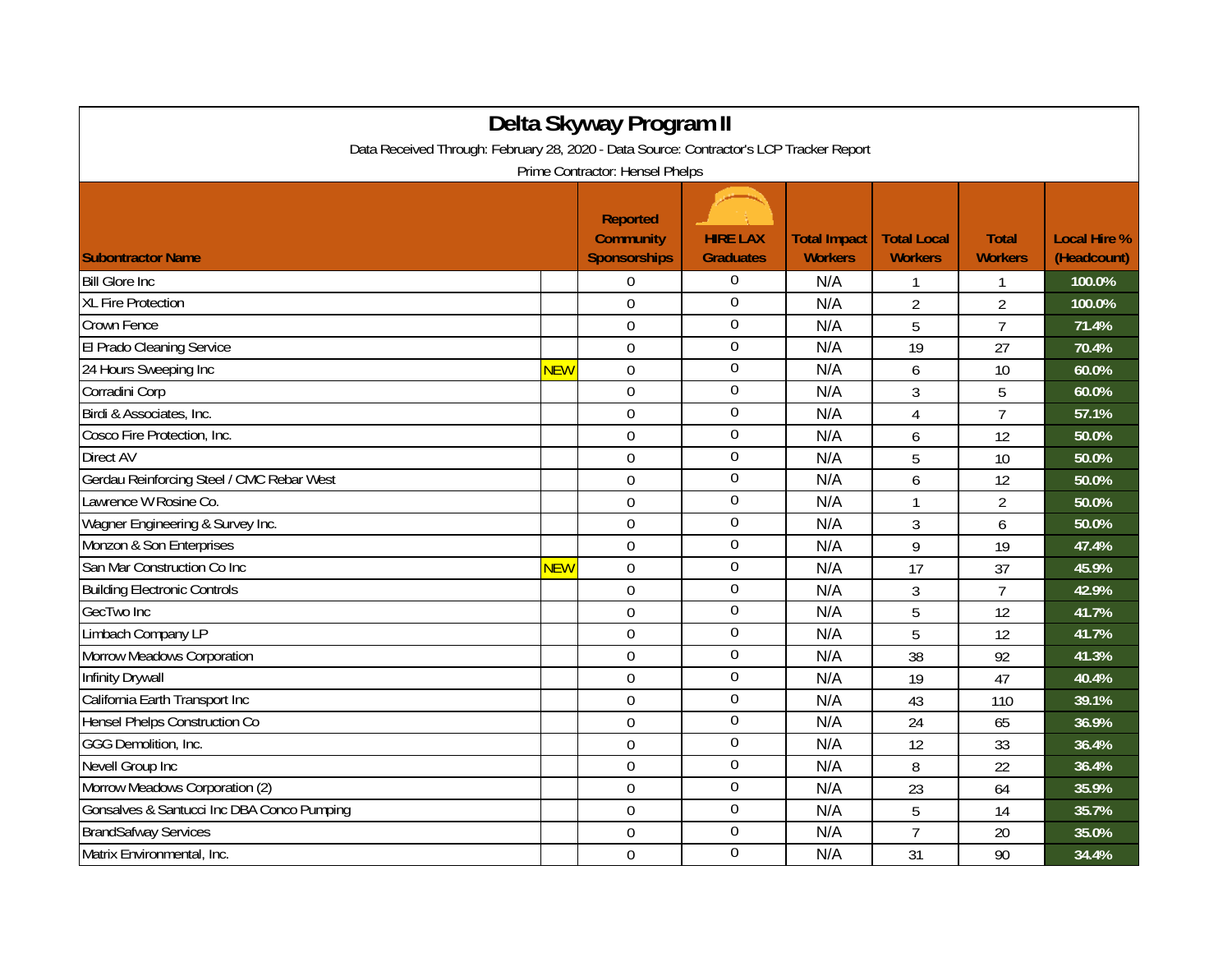| Delta Skyway Program II                                                                 |                                                            |                                     |                                       |                                      |                                |                                    |  |  |
|-----------------------------------------------------------------------------------------|------------------------------------------------------------|-------------------------------------|---------------------------------------|--------------------------------------|--------------------------------|------------------------------------|--|--|
| Data Received Through: February 28, 2020 - Data Source: Contractor's LCP Tracker Report |                                                            |                                     |                                       |                                      |                                |                                    |  |  |
| Prime Contractor: Hensel Phelps                                                         |                                                            |                                     |                                       |                                      |                                |                                    |  |  |
| <b>Subontractor Name</b>                                                                | <b>Reported</b><br><b>Community</b><br><b>Sponsorships</b> | <b>HIRE LAX</b><br><b>Graduates</b> | <b>Total Impact</b><br><b>Workers</b> | <b>Total Local</b><br><b>Workers</b> | <b>Total</b><br><b>Workers</b> | <b>Local Hire %</b><br>(Headcount) |  |  |
| <b>Bonas Company</b>                                                                    | $\Omega$                                                   | $\Omega$                            | N/A                                   | $\mathbf{1}$                         | $\overline{3}$                 | 33.3%                              |  |  |
| Condon Jonson & Associates, Inc.                                                        | $\Omega$                                                   | $\boldsymbol{0}$                    | N/A                                   | 14                                   | 42                             | 33.3%                              |  |  |
| Pan Pacific Mechanica, LLC                                                              | $\overline{0}$                                             | $\boldsymbol{0}$                    | N/A                                   | $\overline{3}$                       | 9                              | 33.3%                              |  |  |
| Washington Iron Works                                                                   | $\mathbf{1}$                                               | 1                                   | N/A                                   | 12                                   | 36                             | 33.3%                              |  |  |
| Performance Contracting Inc.                                                            | $\overline{0}$                                             | $\overline{0}$                      | N/A                                   | 15                                   | 46                             | 32.6%                              |  |  |
| <b>Best Contracting Services Inc</b>                                                    | $\mathbf 0$                                                | $\mathbf 0$                         | N/A                                   | 8                                    | 26                             | 30.8%                              |  |  |
| ISEC, Inc.                                                                              | $\overline{0}$                                             | $\overline{0}$                      | N/A                                   | 3                                    | 10                             | 30.0%                              |  |  |
| <b>Granite Construction Company</b>                                                     | $\mathbf 0$                                                | $\boldsymbol{0}$                    | N/A                                   | 14                                   | 48                             | 29.2%                              |  |  |
| Site Solution Services, Inc.                                                            | $\overline{0}$                                             | $\overline{0}$                      | N/A                                   | $\overline{2}$                       | $\overline{7}$                 | 28.6%                              |  |  |
| Rosendin Electric                                                                       | $\mathbf 0$                                                | $\mathbf 0$                         | N/A                                   | 14                                   | 50                             | 28.0%                              |  |  |
| <b>JLS Pumping</b>                                                                      | $\overline{0}$                                             | $\boldsymbol{0}$                    | N/A                                   | 3                                    | 11                             | 27.3%                              |  |  |
| Murray Company                                                                          | $\overline{0}$                                             | $\boldsymbol{0}$                    | N/A                                   | 36                                   | 143                            | 25.2%                              |  |  |
| Zolnay Insulation Inc                                                                   | $\overline{0}$                                             | $\boldsymbol{0}$                    | N/A                                   | $\mathbf{1}$                         | $\overline{4}$                 | 25.0%                              |  |  |
| NorCal Pipeline Services, Inc.                                                          | $\overline{0}$                                             | $\boldsymbol{0}$                    | N/A                                   | 3                                    | 14                             | 21.4%                              |  |  |
| <b>Environmental Construction Group</b>                                                 | $\mathbf 0$                                                | $\boldsymbol{0}$                    | N/A                                   | 3                                    | 15                             | 20.0%                              |  |  |
| <b>Drill Tech Drilling</b>                                                              | $\mathbf 0$                                                | $\boldsymbol{0}$                    | N/A                                   | 3                                    | 17                             | 17.6%                              |  |  |
| Centerline Concrete Cutting                                                             | $\mathbf 0$                                                | $\boldsymbol{0}$                    | N/A                                   | $\mathbf{1}$                         | 6                              | 16.7%                              |  |  |
| <b>Comet Electric</b>                                                                   | $\overline{0}$                                             | $\boldsymbol{0}$                    | N/A                                   | $\mathbf{1}$                         | 6                              | 16.7%                              |  |  |
| <b>Shoring Engineers</b>                                                                | $\mathbf 0$                                                | $\boldsymbol{0}$                    | N/A                                   | $\overline{2}$                       | 15                             | 13.3%                              |  |  |
| <b>Badger Daylighting Corp</b>                                                          | $\overline{0}$                                             | $\boldsymbol{0}$                    | N/A                                   | 4                                    | 33                             | 12.1%                              |  |  |
| Xcel Mechanical System Inc.                                                             | $\overline{0}$                                             | $\overline{0}$                      | N/A                                   | $\mathbf{1}$                         | 10                             | 10.0%                              |  |  |
| <b>Concrete Coring Company</b>                                                          | $\overline{0}$                                             | $\boldsymbol{0}$                    | N/A                                   | $\mathbf{1}$                         | 13                             | 7.7%                               |  |  |
| Mr. Crane Inc                                                                           | $\overline{0}$                                             | $\boldsymbol{0}$                    | N/A                                   | $\mathbf{1}$                         | 22                             | 4.5%                               |  |  |
| Air Balance Co, Inc.                                                                    | $\mathbf 0$                                                | $\mathbf 0$                         | N/A                                   | $\overline{0}$                       | $\mathbf{1}$                   | 0.0%                               |  |  |
| ARB, Inc.                                                                               | $\mathbf 0$                                                | $\overline{0}$                      | N/A                                   | $\mathbf 0$                          | 32                             | 0.0%                               |  |  |
| <b>Brymax Construction Services</b>                                                     | $\mathbf 0$                                                | $\overline{0}$                      | N/A                                   | $\mathbf 0$                          | 9                              | 0.0%                               |  |  |
| C.A. Buchen Corp                                                                        | $\overline{0}$                                             | $\boldsymbol{0}$                    | N/A                                   | $\overline{0}$                       | 6                              | 0.0%                               |  |  |
| Climatec                                                                                | $\mathbf 0$                                                | $\Omega$                            | N/A                                   | $\mathbf 0$                          | $\overline{2}$                 | 0.0%                               |  |  |